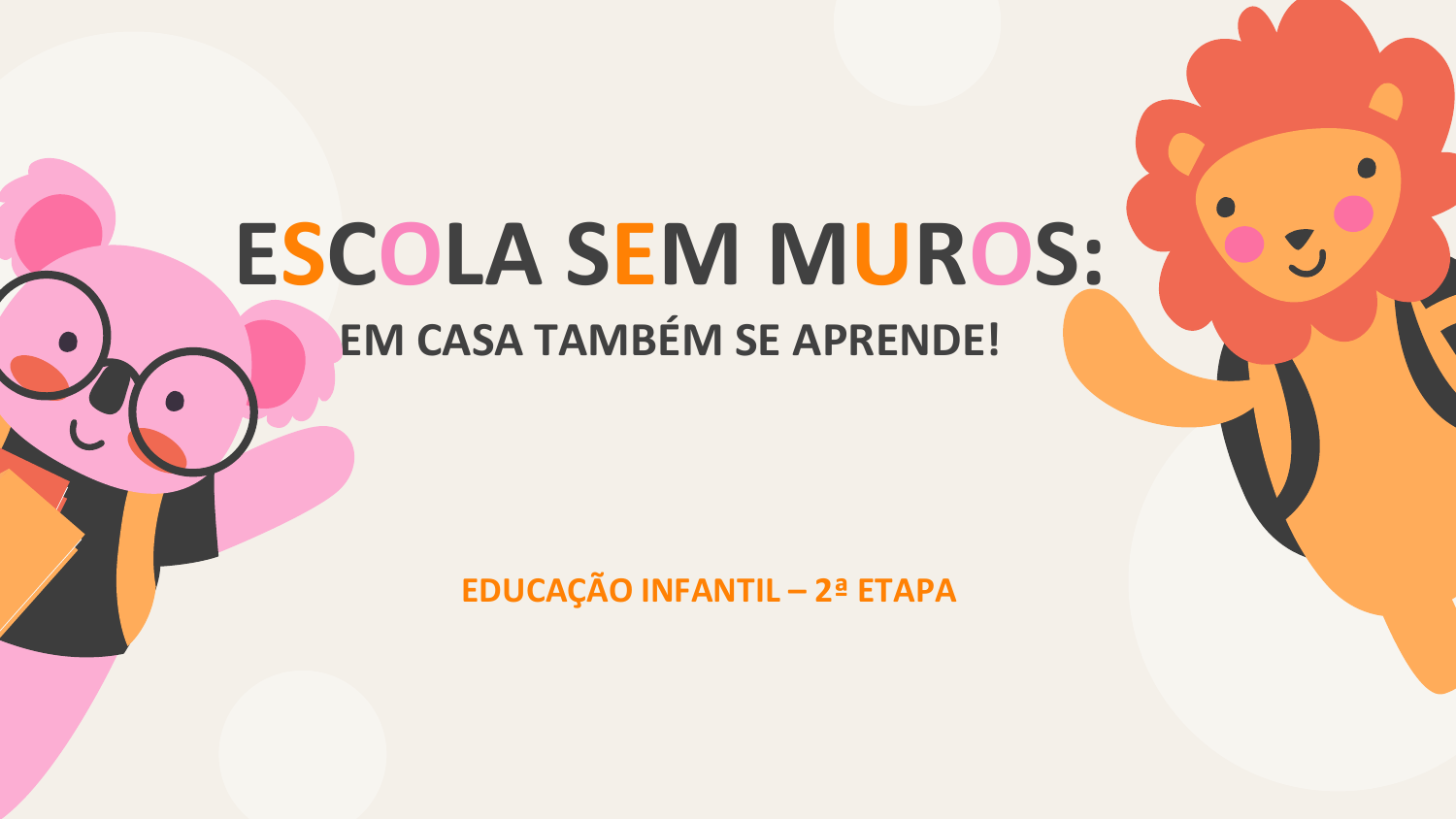## **NÍVEL:** 2ª ETAPA

# **CAMPO DE EXPERIÊNCIA:** CORPO, GESTOS E MOVIMENTOS.

#### **HABILIDADE:** AUMENTAR E AJUSTAR AS POSSIBILIDADES DE SUAS HABILIDADES MOTORAS.

### **ATIVIDADE**

VAMOS BRINCAR DE ESTÁTUA?

ESSA BRINCADEIRA SERÁ UM POUCO DIFERENTE DA TRADICIONAL, MAS GARANTIMOS QUE SERÁ SUPER DIVERTIDA. ESCOLHA ALGUÉM QUE FIQUE RESPONSÁVEL POR PAUSAR A MÚSICA E DAR OS COMANDOS DURANTE A BRINCADEIRA.

COLOQUE UMA MÚSICA BEM ANIMADA NO CELULAR, RÁDIO, COMPUTADOR OU, CASO PREFIRA, PODERÁ CANTAR.

TODOS IRÃO DANÇAR. SEMPRE QUE A PESSOA PAUSAR A MÚSICA, ELA DEVERÁ DAR UM COMANDO PARA OS PARTICIPANTES DA BRINCADEIRA, COMO: TODOS PULANDO DE UMA PERNA SÓ. ELES IRÃO FICAR PULANDO POR ALGUNS SEGUNDOS E EM SEGUIDA, ELA GRITA ESTÁTUA. APÓS GRITAR ESTÁTUTA, A REGRA ACONTECE COMO NA BRINCADEIRA TRADICIONAL. OBSERVE SE OS PARTICIPANTES ESTÃO SE MOVENDO, CASO ALGUÉM SE MOVA, TERÁ QUE SAIR E ESPERAR ATÉ COMEÇAR A PRÓXIMA RODADA.